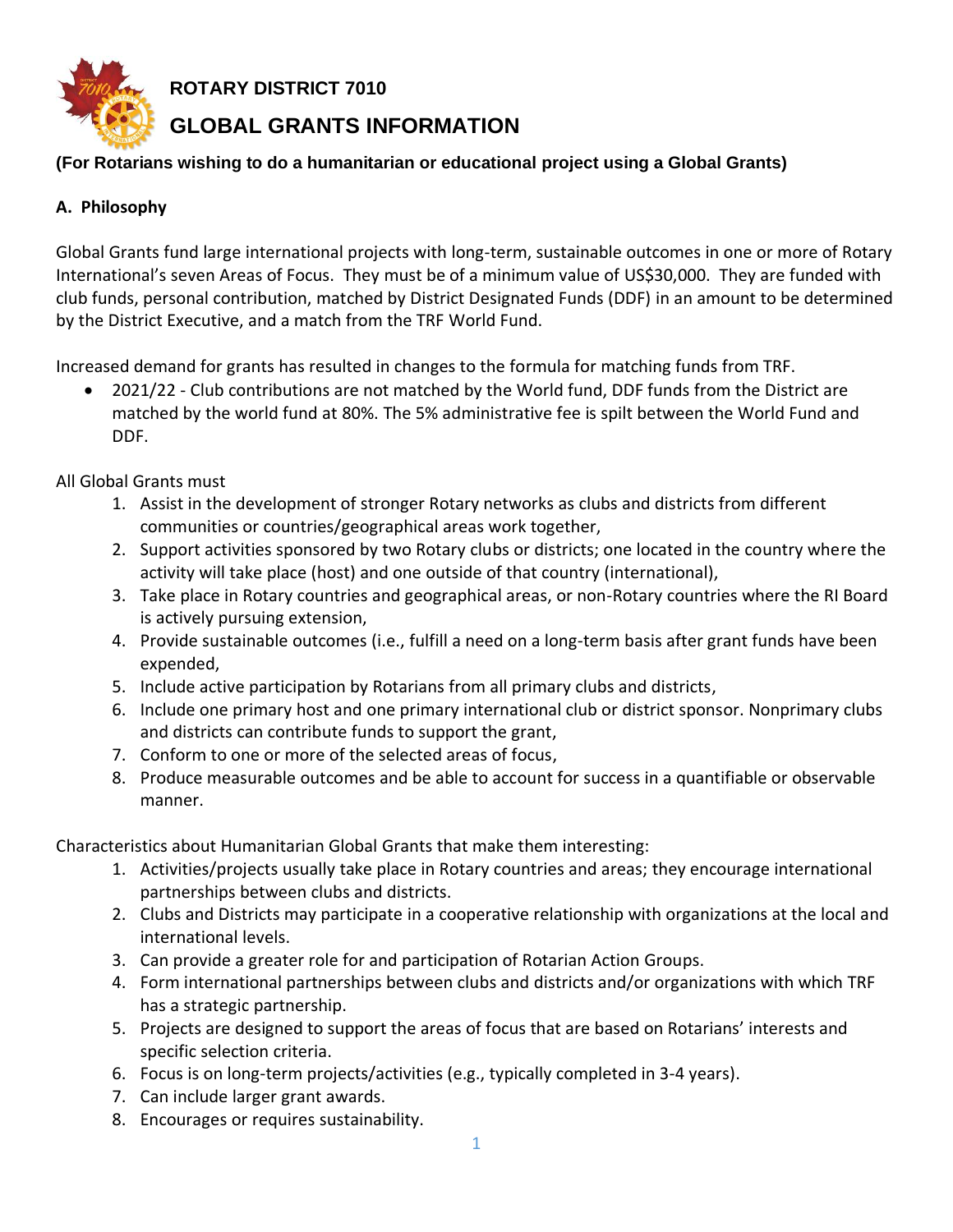In District 7010 we encourage Clubs giving leadership to a new International Global Grant Project to consider working together with at least 3-4 or more other District 7010 Clubs, especially when it comes to soliciting and sharing project interest and to raising the necessary project finances.

#### **B. Areas of Focus**

Global Grant projects must fall under at least one of the 7 areas of focus of The Rotary Foundation:

- 1. Peace Building and Conflict Prevention
- 2. Disease Prevention and Treatment
- 3. Water, Sanitation and Hygiene
- 4. Maternal and Child Health
- 5. Basic Education and Literacy
- 6. Community Economic Development
- 7. Environment

The District Governor may prefer and/or encourage projects in one area of focus or a select a few of the areas of focus during his/her tenure.

# **C. Early Planning of a Global Grant**

Global Grant projects are major commitments of both Rotary Clubs and their related Districts. Projects can be led by either a Club or by the District.

Each Club that leads a Global Grant project must give a significant financial contribution to the project and secure at least 2 other District Clubs that will also financially contribute to the project. The contribution of the lead Club and 3 or more other clubs must be at least US\$7,500.

# **D. Global Grant Planning in the Early Stages**

Each year the amount of funding available for global grants in the District varies depending on the level of contributions received from the District to the Annual Fund 3 years previously. To manage funding and ensure limited resources are shared equitably, the District has an established procedure.

As soon as a Club has interest in initiating a Global Grant, the District's Global Grant Chair must be contacted and provided details of what the Club hopes to do and the funding it is seeking. A project review committee will then conduct a thorough review of the proposal and determines if funding is available. Only after this review is complete and the findings communicated with the potential applicant can the application be filed in draft in the grant portal on the TRF website. It will be filed in the District 7010's Draft project category. It is then the project will be given a Global Grant number.

Rotarians cannot use grants to reimburse clubs or districts for activities and expenses that are in progress or already completed. We encourage Clubs to plan for activities before a grant is approved, but please do not incur any expenses. If you want to alter a project after a grant is approved, the Foundation must approve those changes before they are carried out.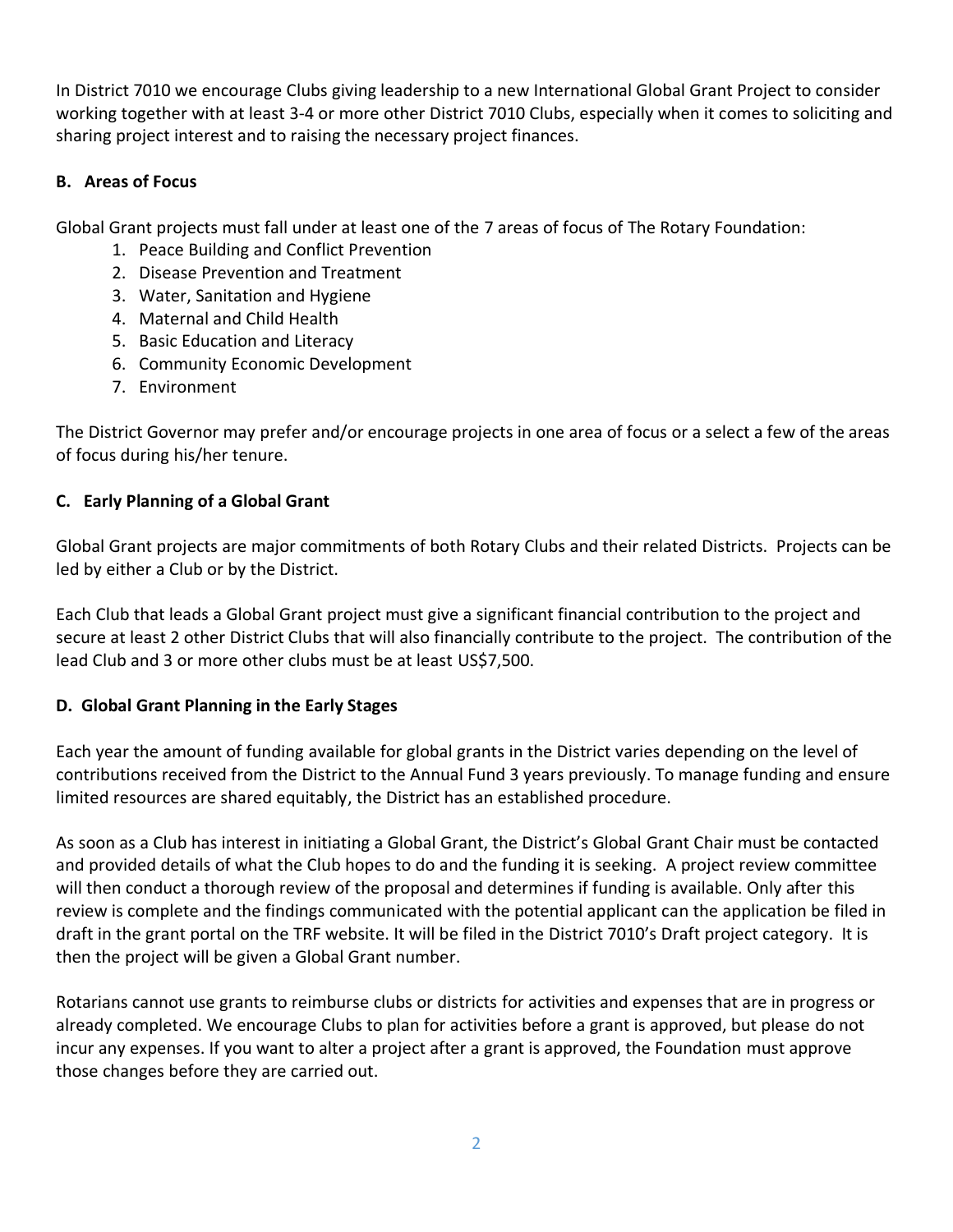#### **E. How Global Grants Are Funded at the District level**

Global grants have a minimum budget of \$30,000 and a maximum World Fund award of \$400,000. Grant sponsors can use a combination of District Designated Funds (DDF), cash, and/or [directed gifts](https://my-cms.rotary.org/en/document/endowed-and-directed-gifts-global-grants-faq) to fund a global grant. The Foundation will provide a World Fund 80% match for all DDF contributions. There is no minimum World Fund match.

Global Grants funding from the District is enabled through contributions from individual Rotarians and Clubs to The Rotary Foundation (TRF)/Annual Fund (AF). The exact amount of DDF generated comes from each District's Annual Fund giving three years prior plus some Endowment Fund earnings. Each District may use only a part of their District Designated Funds (DDF) for Global Grants. The rest of the DDF is used for District Grants, transfers to Polio Plus, Vocational Training Teams and Rotary scholarships.

Therefore, it is important to recognize that those clubs that do not contribute to TRF are relying on the goodwill of other clubs and individual Rotarians when they apply for funding. Therefore, all clubs and Rotarians are encouraged to support The Rotary Foundation by contributing to the Annual Fund.

#### **F. Eligibility Guidelines for all Foundation Grants**

All Foundation grant activities need to:

- 1. Be related to and conform with the TRF's mission
- 2. Conform to the Terms and Conditions for Rotary Foundation District Grants and Global Grants.
- 3. Include active participation from Rotarians.
- 4. Exclude TRF or Rotary International (RI) from any liability beyond the amount funded by the grant.
- 5. Support only projects that adhere to relevant Canadian governing laws and harm no individuals or entities.
- 6. For projects located outside of Canada, all governing laws of the host country must be followed.
- 7. Be reviewed and approved by the Foundation before being implemented.
- 8. Demonstrate sensitivity to the traditions and culture of the area where a project will be carried out.
- 9. Comply with the "Conflict of Interest Policy for Program Participants as outlined in section 30.040. of The Rotary Foundation Code of Policies.
- 10. Comply with Rotary International's policies for the use of the name "Rotary" and other Rotary logos, emblems, and graphics, as outlined in sections 34.040.6. and 34.040.11. of the Rotary Code of Policies.
- 11. Include signs on or near projects that identify the role of the grant sponsors and The Rotary Foundation, as outlined in section 40.010.2. of The Rotary Foundation Code of Policies and in accordance with Rotary's Voice and Visual Identity Guidelines.
- 12. Follow Rotary's Privacy Statement for Personal Data outlined in section 26.080. of the Rotary Code of Policies.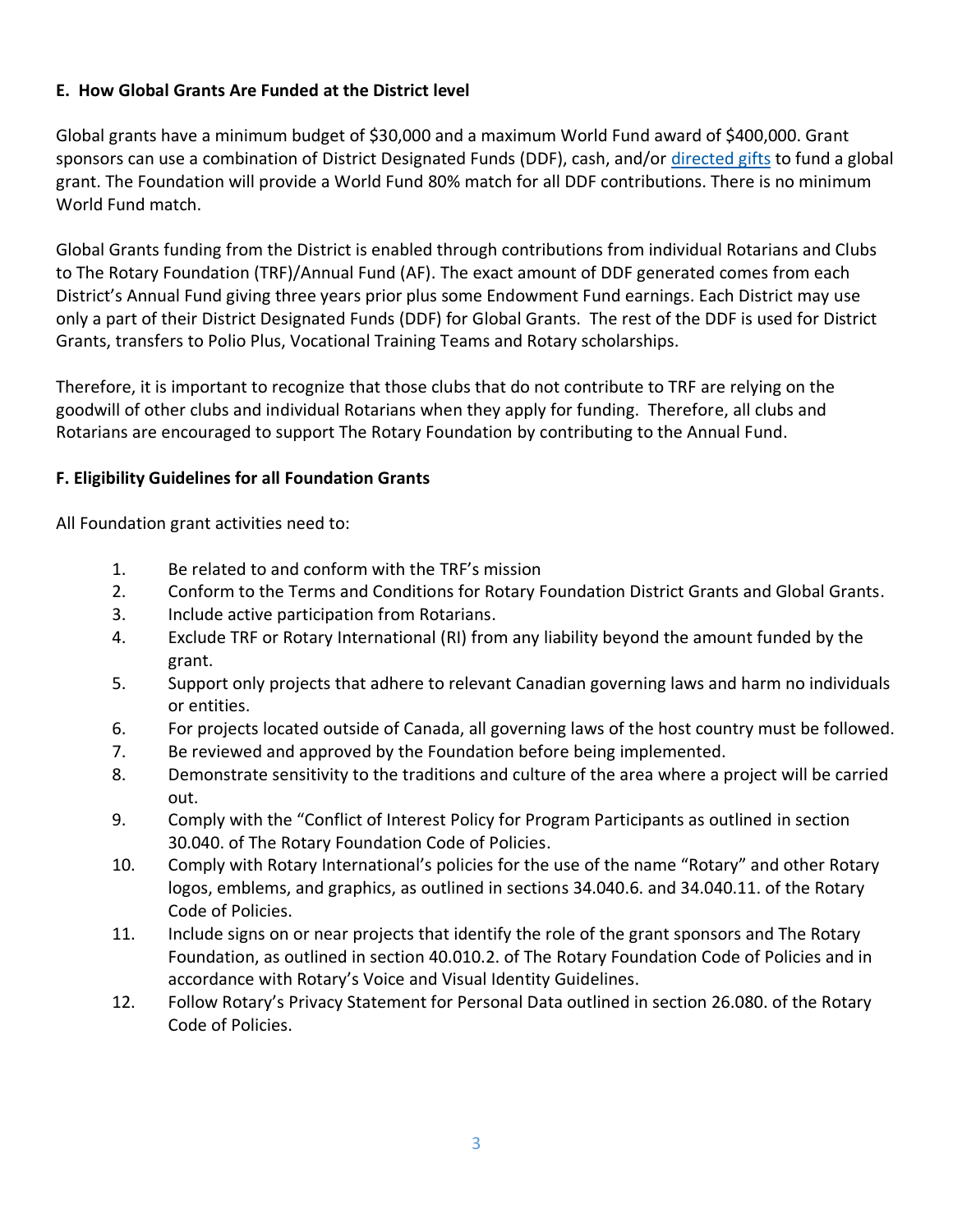# **G. Eligibility Guidelines specific to Global Grants**

In addition to the eligibility criteria listed above, Global Grants:

- 1. Support activities that align with one or more of Rotary's seven areas of focus.
- 2. Benefit communities in countries and geographical areas where Rotary has clubs.
- 3. Are based on the needs of the community where a project will be carried out. Any club or district that applies for a global grant to support a humanitarian project or a vocational training team needs to conduct a community assessment and design the project with the host community in response to the results. Sponsors must also include the results in the grant application.
- 4. Are sponsored by at least one Rotary club or district in the country where the grant project will take place (the primary host sponsor) and one or more outside that country (the primary international sponsor). TRF may make exceptions for projects in countries where Rotary does not have clubs but where RI's Board is actively pursuing extension.
- 5. Are sustainable. Communities where a project is carried out must be able to address their own needs after the Rotary club or district has completed its work.
- 6. Are measurable. Sponsors select standard measures from the Global Grant Monitoring and Evaluation Plan Supplement and may add their own measurements.
- 7. May be used to build infrastructure, such as toilet blocks and sanitation systems; access roads; dams; bridges; storage units; fences and security systems; water or irrigation systems; and greenhouses. If the project will access groundwater, you need to have done a hydrogeological survey. The cost of that can be included in the grant budget.
- 8. Support international travel for up to two people as part of a humanitarian project. These people provide training or implement the project if the local Rotary club confirms that those skills are not readily available locally.

# **H. Restrictions**

Grants cannot be used to unfairly discriminate against any group, promote a particular political or religious Viewpoint, support purely religious functions, support activities that involve abortion or that are undertaken solely for sex determination, fund the purchase of weapons or ammunition, or serve as a new contribution to the Foundation or to another Foundation grant.

Foundation Grants cannot fund:

- 1. Continuous or excessive support of any one beneficiary, entity, or community.
- 2. The establishment of a foundation, permanent trust, or long-term interest-bearing account. Grant funds can be used to establish a microcredit fund if the sponsors comply with the requirements detailed in section X.
- 3. The purchase of land or buildings.
- 4. Fundraising activities.
- 5. Expenses related to Rotary events such as district conferences, conventions, institutes, anniversary celebrations, or entertainment activities.
- 6. Public relations initiatives unless they are essential to carrying out the project.
- 7. Project signs that cost more than \$1,000.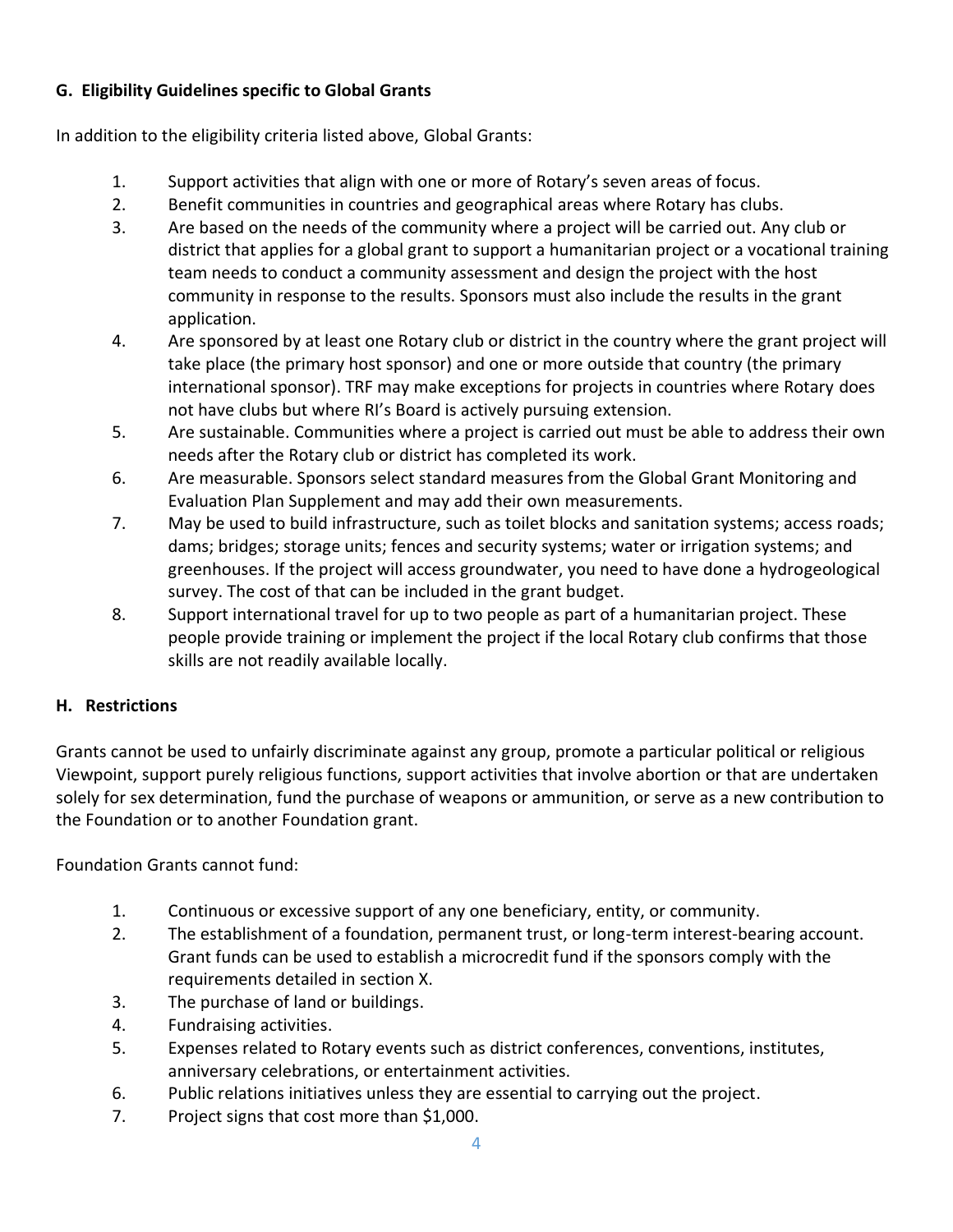- 8. The operating, administrative, or indirect program expenses of another organization, with the exception of expenses allowed within the project management allocation for global grants.
- 9. Unrestricted cash donations to a beneficiary or cooperating organization.
- 10. Activities for which the cost has already been incurred.
- 11. Transportation of vaccines over national borders without prior approval of appropriate government and regulatory authorities in the originating and recipient countries.
- 12. Travel to National Immunization Days.
- 13. Immunizations that consist solely of the polio vaccine.
- 14. Study at a university that hosts a Rotary Peace Center in the same or similar academic program as Rotary Peace Fellows
- 15. Projects that require a person to work without pay. Projects should instead strive to reinforce labor rights and fair wage practices. If beneficiaries are required to provide sweat equity their explicit consent is required.
- 16. Projects that requires work from someone below the country's legal working age, or under age 16 if the law does not specify.

In addition to the restrictions listed above, Global Grants cannot fund:

- 1. Rotary Youth Exchange, RYLA, Rotary Friendship Exchange, Rotaract, Interact, or New Generations Service Exchange programs.
- 2. International travel for people under age 18, (unless they are accompanied by a parent or guardian).
- 3. New construction of any permanent structure in which people live, work, or spend a significant amount of time, such as hospitals or container and mobile homes, or of structures in which people carry out activities such as manufacturing and processing. If the grant depends on the construction of a building, that construction must be paid for with non-grant funds.
- 4. Renovations to complete buildings that are partially constructed (including those with only the exterior completed) but that have never been occupied or operational.
- 5. Travel for staff of a cooperating organization involved in a humanitarian project.
- 6. Activities primarily carried out by an organization other than Rotary.
- 7. Humanitarian projects that are primarily research-oriented or focused on data collection.
- 8. Humanitarian projects that consist solely of individual travel expenses.
- 9. Undergraduate studies, such as for a bachelor's degree.
- 10. Multiple unrelated projects under one grant.

#### **I. Timing and Administration**

Unlike District Grants, Global Grants can be researched, planned, and applied for at any time in the Rotary year. It is well known that most Global Grant applications take months (if not a year) of planning to get them submitted to TRF, recognized, reviewed, and approved.

In the early planning stages of Global Grant project planning and development, it is most important to involve the Chair, District 7010 Grants Committee. Developing support of other Clubs and the District is critical to the quality and funding of the project.